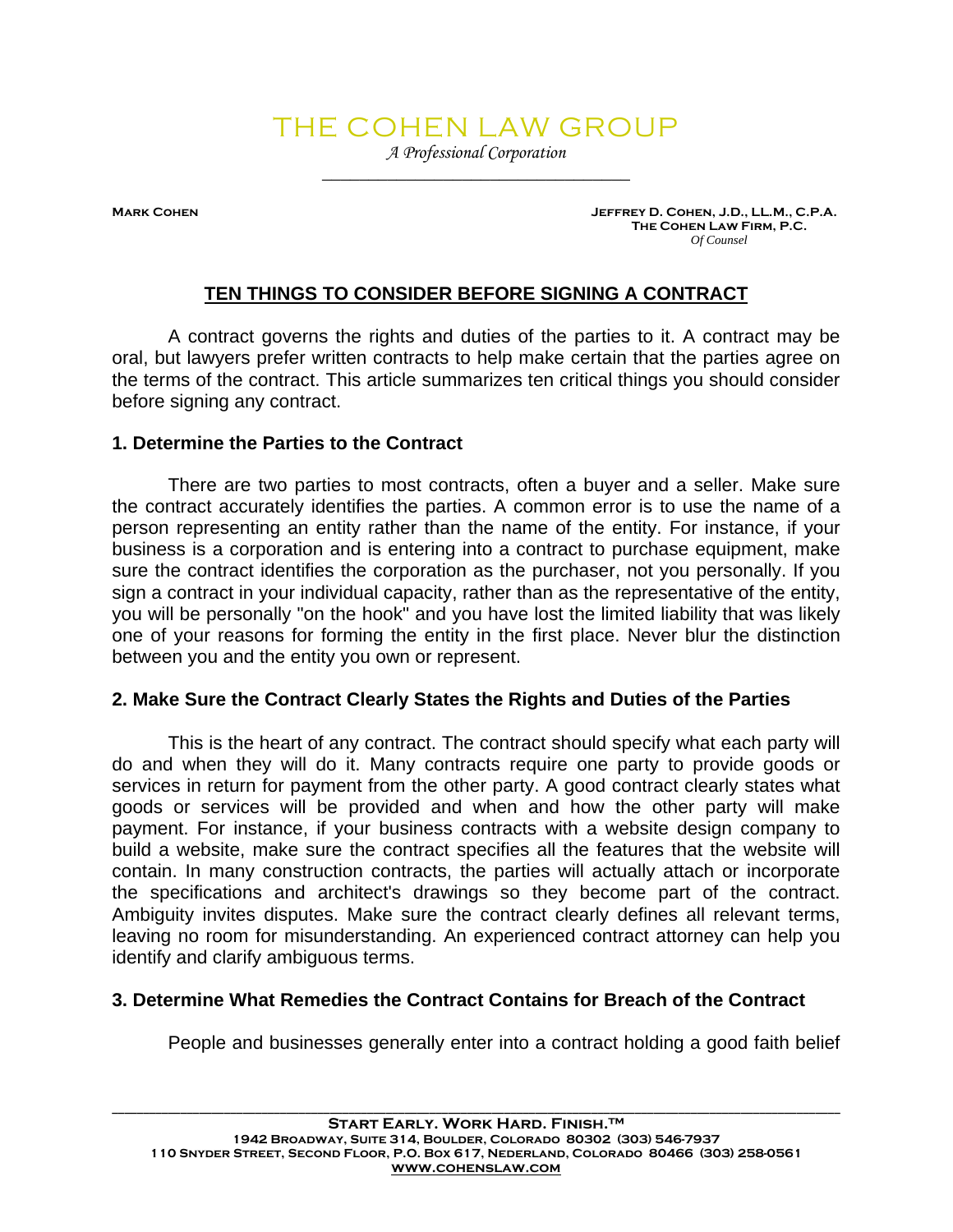that the other party will uphold its end of the bargain, but sometimes this does not happen. The contract should specify what remedies will be available to the damaged party if the other party breaches the contract. Generally, if one party breaches the contract, the other party is entitled to seek damages and/or a court order directing the other party to perform (specific performance). In some instances, the parties contemplating entering in a contract know that damages may be difficult to determine; in such cases, they sometimes include a "liquidated damages" clause -- a clause that specifies in advance the amount of money damages one party will be entitled to if the other party breaches the contract.

## **4. Specify How Disputes Will Be Resolved**

Disputes may be resolved by mediation, arbitration, or litigation.

*Mediation* is a non-binding process where the parties try to resolve their dispute with a mediator's help. Typically, each party pays 1/2 of the mediator's fees, so specify that the mediation will last no more than a specified number of hours.

*Arbitration* is a binding process where the parties tell their stories and the arbitrator makes a ruling. Arbitration can sometimes facilitate a quick decision, but the right to engage in discovery is limited and you may not be able to issue subpoenas or take depositions like you would be able to do if the dispute was being resolved in court. Arbitration often favors "the big guy" over "the little guy" because it limits the ability of "the little guy" to obtain documents he needs from "the big guy" to prove his case, and the up-front costs of arbitration are often greater than those involved in filing suit.

*Litigation* is just a fancy word for a lawsuit. If a contract anticipates that disputes will be resolved in court, the contract should specify which court will resolve any disputes. To avoid being dragged into court in another state or in a county that is far away, the contract should specify that the exclusive venue for any litigation will be in the county and state in which you reside or where your business has its headquarters.

## **5. Consider Attorney's Fees and Costs**

In Colorado the general rule is the each party to a lawsuit pays its own attorney's fees and costs; however the parties to a contract can alter this rule by agreement. Frequently the parties include a clause that provides that in any litigation the losing party shall pay the prevailing party's attorney's fees and costs.

## **6. Include a Merger / Integration Clause**

The purpose of a contract is to make sure there are no misunderstandings, but what happens when one party claims the other made oral promises not included in the contract. The Parol Evidence Rule prevents a party from contradicting the contract by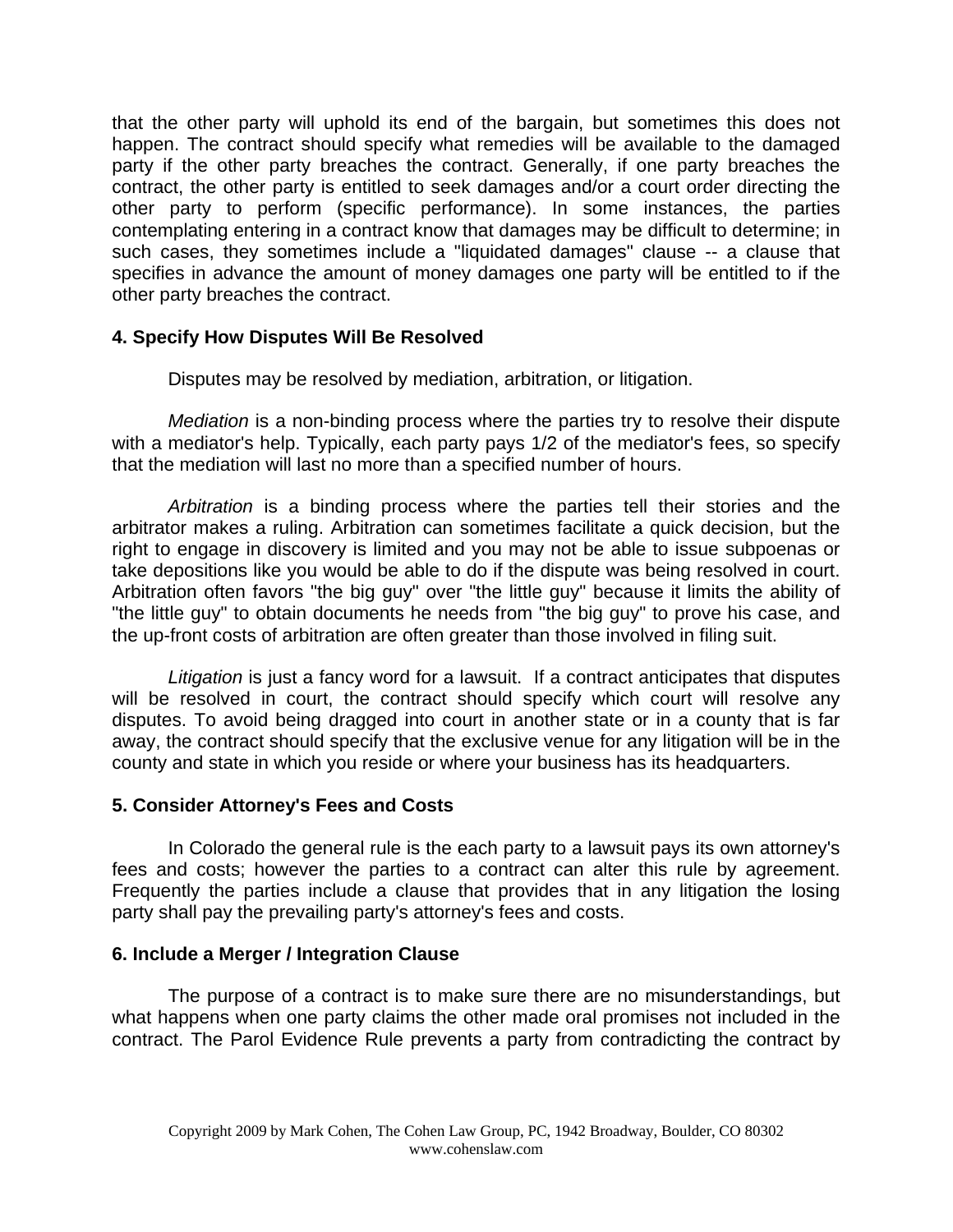use of evidence outside the contract, but the rule only applies if the contract is intended to be the final agreement of the parties, so a contract should contain a clause such as:

THIS AGREEMENT and any addendums that are signed by an authorized officer or director of the parties, correctly sets forth the final and entire Agreement between the parties. The parties intend this Agreement to be a complete and exclusive statement of their agreement. No Agreement or understandings shall be binding on either of the parties hereto unless specifically set forth in this Agreement, and all prior communications are merged into this Agreement. No modifications of this Agreement shall be binding unless they are in writing and signed by the parties.

## **7. Make Sure the Contract Cannot Be Assigned Without Your Written Permission**

People and businesses enter into contracts with other people and businesses because they trust the other party and believe the other party is able to do the job. But if that other party attempts to assign its rights under the contract to a third party, you may find yourself doing business with an entity you are not familiar with. For this reason, a contract should specify that neither party can assign the contract without the written consent of the other party.

#### **8. Consider Consequential Damages**

A party who has been the victim of a breach of contract has the right to seek damages from the breaching party. For instance, one party may seek to make the breaching party pay the costs incurred to repair or complete the work the breaching party was supposed to perform. However, the law also recognizes something called consequential damages, which includes damages such as lost profits. A contract may specify that neither party may seek consequential damages from the other party. Such clauses are common in documents prepared by architects or contractors, for example. Such clauses greatly limit the exposure of the architect or contractor, but may not be in the best interest of the other party.

## **9. Address When and How the Contract Will Terminate**

A good contract should make clear when the contract will terminate. The parties may want the contract to remain in effect until terminated by one party. Or they may want it to terminate on a specific date or upon completion of a specified task or the happening of a certain event. Does the contract allow the parties to terminate the contract at any time, or does it require that the terminating party notify the other party in advance of its decision to terminate the contract? Sometimes a contract will specify that either party can terminate the contract without cause on thirty days written notice to the other party, but that either party can terminate the contract for cause immediately.